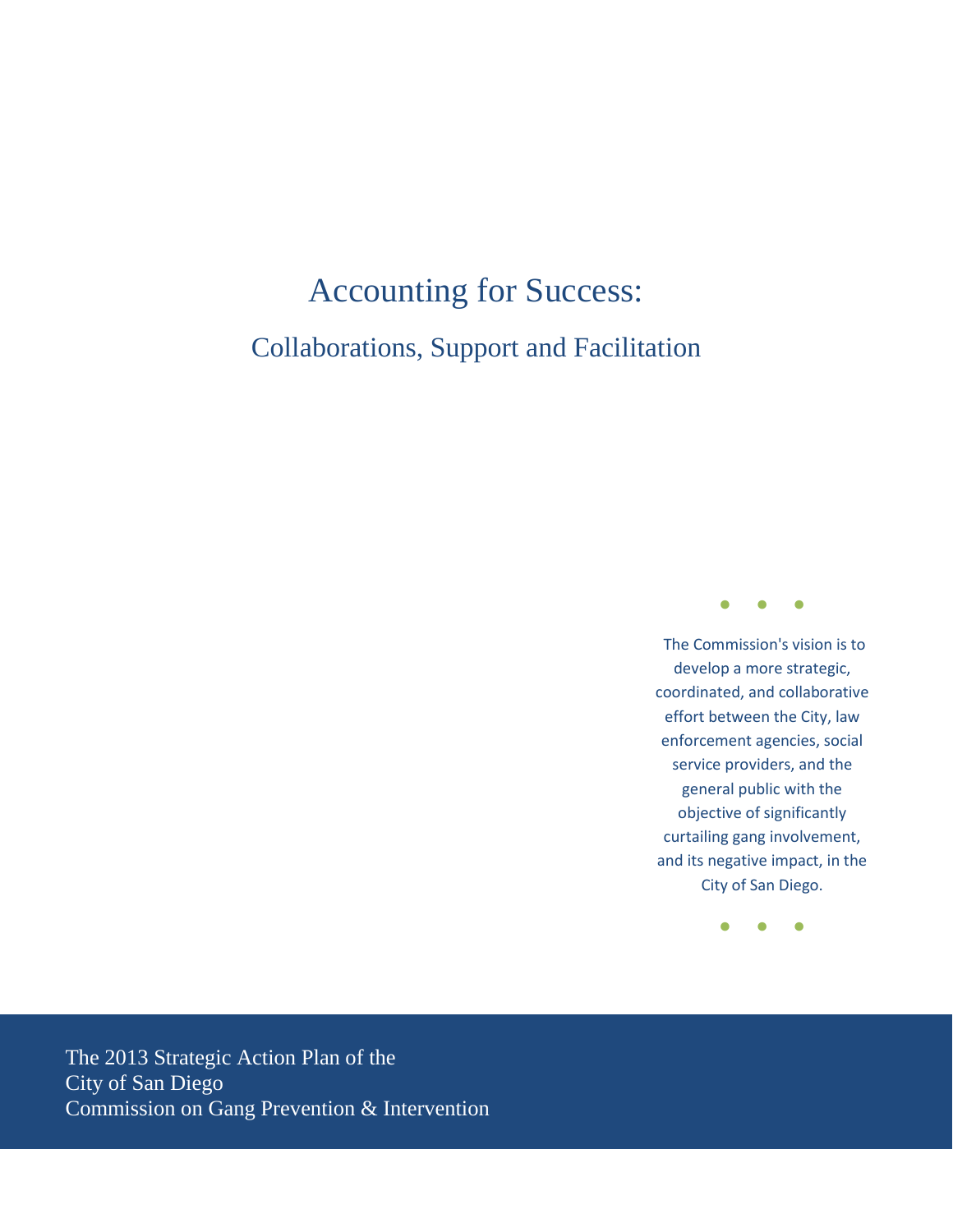#### **Executive Summary**

The City of San Diego's Commission on Gang Prevention and Intervention biannually conducts a review of gang violence in this community, in an effort to assess the impact of gang activity on San Diego neighborhoods and to develop strategies for reducing violence. This review allows the Commission to identify and report on trends and concerns of the community, and more effectively focus on solutions.

The Commission was established in response to the concerns emerging in San Diego neighborhoods, and from an absolute conviction that law enforcement and the community must work together to create effective, positive, and lasting changes in the way youth violence is addressed. As is so often the case, it was a tragic loss of life that galvanized efforts around the formation of the Commission: the 2003 killing of two women, Carol Waite and Cynthia Burton, at the corner of Logan Avenue and Euclid Avenue. Anthony Young, City Council President Pro Tem, worked with the City Manager and Chief of Police to develop a collaborative process to address youth violence. In April 2006, under the direction of the Mayor and City Council, legislation was authorized creating the Commission on Gang Prevention and Intervention.

The purpose of the 21-member Commission on Gang Prevention and Intervention:

- To develop a strategic collaborative effort between a broad spectrum of agencies and stakeholders addressing gang-related issues.
- To make policy recommendations to the Mayor and City Council on issues of gang prevention, intervention, diversion and suppression methods, identify local, state and federal funding sources, and identify best practice efforts.
- To advocate, formulate, and recommend for adoption proactive gang prevention policies, ordinances and guidelines.

The Strategic Action Plan is submitted for review and approval by the Mayor and City Council, a process that was accomplished first in 2007 and again in 2011. The Strategic Action Planning process encourages the Commission to fine-tune its vision and remain responsive to current issues, emerging concerns and evidence-based practices. Serving as a compass for the Commission's work, the Strategic Action Plan is notable for its focus on prevention and intervention at the neighborhood level, and an emphatic emphasis on collaboration between the city, law enforcement, and the communities they serve. In 2011 the Commission articulated three key elements in its vision for San Diego as a city where multi-agency collaboration and engaged, empowered community members successfully prevent and reduced gang violence:

- 1. Pursue strategies to prevent the growth of gang activity and violence in San Diego neighborhoods through multi-dimensional collaborative efforts.
- 2. Facilitate community involvement through strategic guidance and leadership.
- 3. Identify necessary funding to accomplish goals.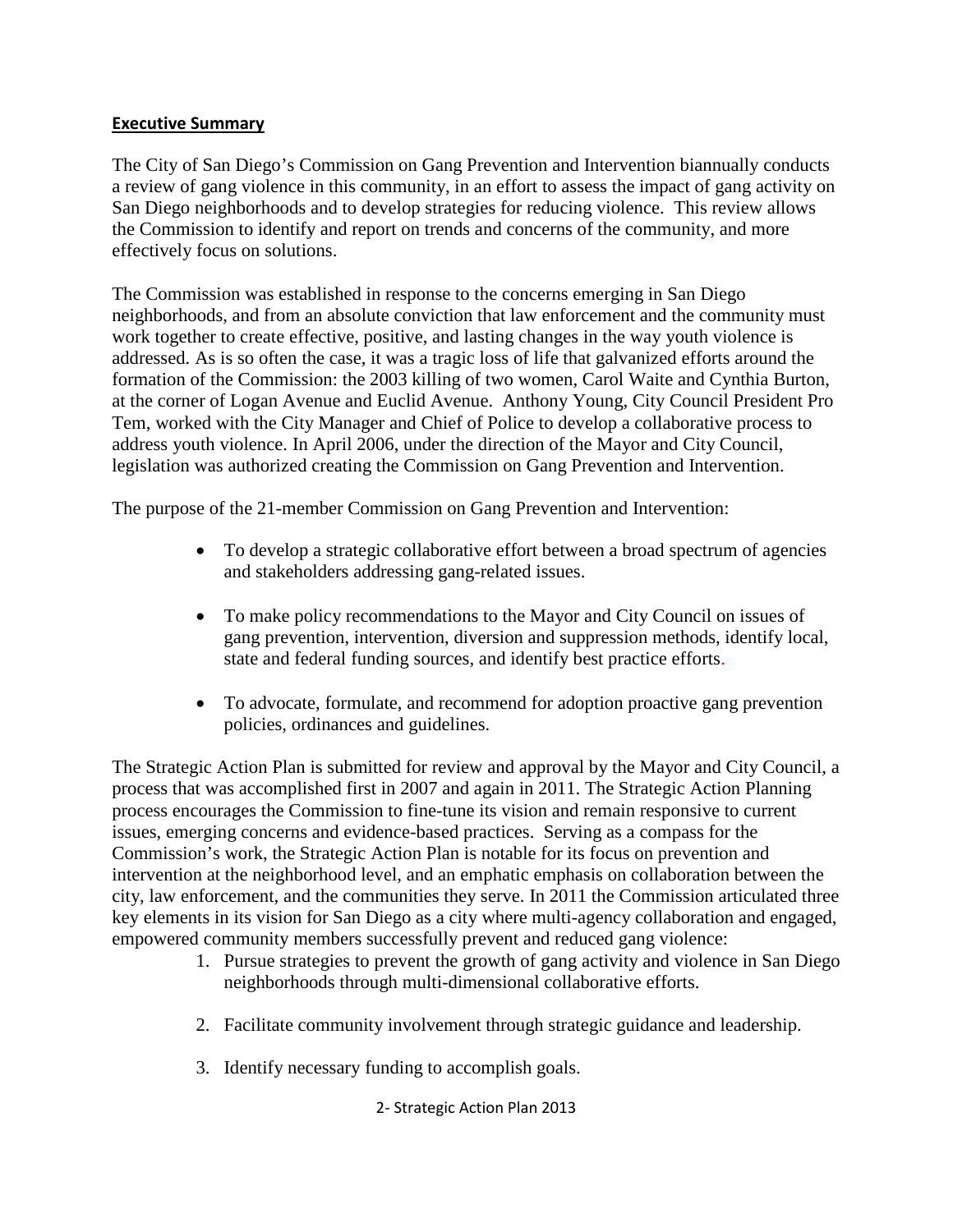This vision and the priorities outlined each year have guided the implementation of the following five strategic action goals:

- **Goal 1--**Establish an effective, coordinated, collaboration process to impact gang activity citywide.
- **Goal 2--**Develop joint partnerships to help address gang issues within the City of San Diego.
- **Goal 3--**Establish a data and research analysis process to keep the Mayor, City Council and Commission aware of key gang trends and anti-gang research on an ongoing basis.
- **Goal 4--**Build capacity for existing, demonstrably effective efforts and promising gang prevention and intervention programs/strategies on a neighborhood basis within current funding levels.
- **Goal 5--**Develop a sustainable funding strategy for implementation of the Strategic Action plan.

The Commission's goals reflect a research-based framework for successfully reducing gang violence, which is articulated as follows: "Preventing violence is a top-down (**high-level leadership**)—bottom-up (**Community engagement**) venture. In the middle, strong **collaboration** is supported by on-going attention from dedicated **staffing**."[1](#page-0-0)

This strong cross system collaboration has become more critical in the face of reduced agency budgets, dwindling state resources, and a recent spike in gang-related homicides that are destroying young lives. The Commission is committed to working collaboratively with a broad spectrum of local leadership and community-based organizations to leverage every possible resource, perspective, and level of expertise. The Crime-Free Multi-housing model, as an example, has demonstrated its potential to help stabilize and empower neighborhoods one housing complex at a time. Another compelling example is the San Diego Compassion Project, which rallies an immediate, supportive response to victims of gang violence, moving a community away from retaliation and toward healing. The Commission supports this effort by facilitating collaborations to provide services and support for these families and communities. Broader initiatives like the County's *Live Well San Diego*, the California Endowment's *Building Healthy Communities* and the City's new Youth Development Office all represent strategies for safer, better functioning environments where youth can thrive and feel connected to and supported by their community.

In the year ahead the Commission on Gang Prevention and Intervention will evaluate its collaborative activities and new opportunities to strengthen the working relationships of

<span id="page-2-0"></span> $\overline{\phantom{0}}$ 

<sup>&</sup>lt;sup>1</sup> Unity's Road Map: "Partnerships" page 1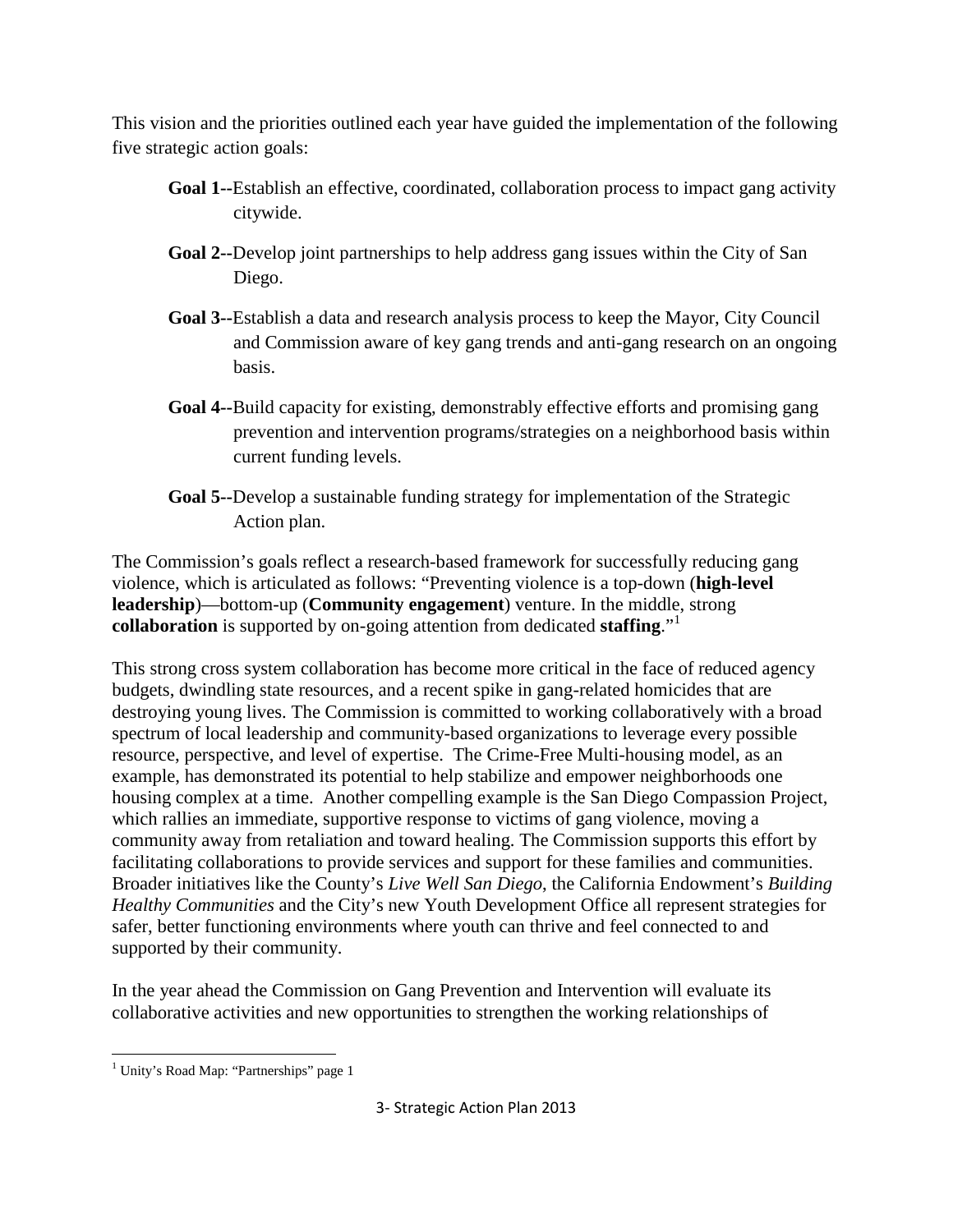organizations and stakeholders the Commission represents. The ever-changing landscape of gang culture and its impact on San Diego's youth demands no less than our combined best efforts and mutual commitment to positive change.

A special thank you to the Strategic Action Plan 2013 Ad Hoc Committee that helped create this document: Commissioners Dana Brown, Danny Villarreal, Chair Rosa Ana Lozada, Chief Lansdowne with help from his staff Assistant Chief Shelly Zimmerman, Assistant Chief Boyd Long, Lt. Moody, and Lt. Stetson, Community reviewer Barbara Warner from the Spring Valley Youth and Family Coalition and staff Executive Director, Lynn Sharpe Underwood. In gratitude to the individuals living in communities afflicted by violence, who work tirelessly with the Commission in the belief that together we will create safe neighborhoods for all.

Respectfully,

Rosa Ana Logada

Rosa Ana Lozada, L.C.S.W CEO, Harmonium Chair, Commission on Gang Prevention and Intervention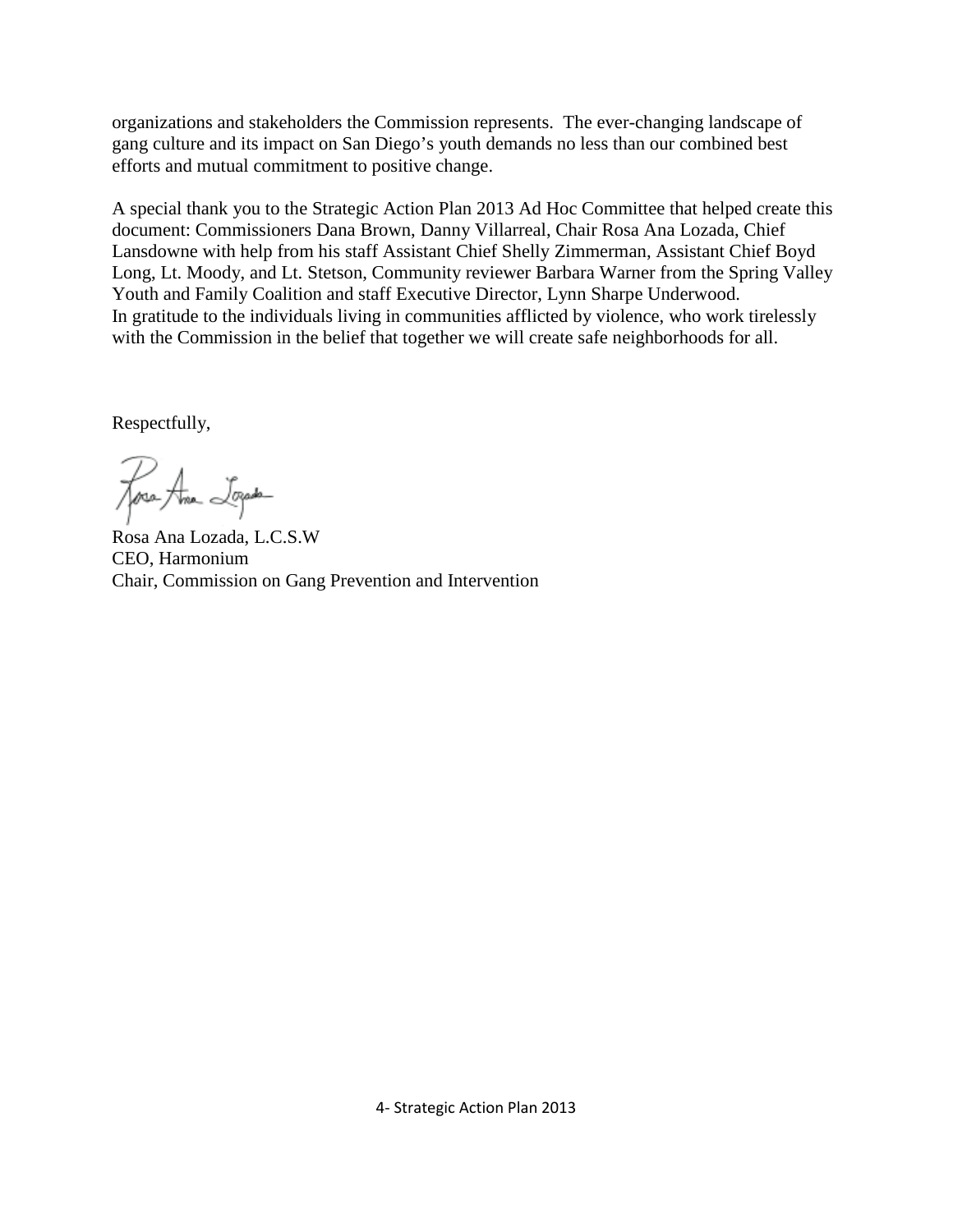# CITY OF SAN DIEGO COMMISSION ON GANG PREVENTION AND INTERVENTION MEMBERSHIP ROSTER

Ť

| Rosa Ana Lozada, Chair<br>CEO, Harmonium                           |                                                |  |  |  |
|--------------------------------------------------------------------|------------------------------------------------|--|--|--|
| <b>Dana Brown</b>                                                  | <b>Fred Sotelo</b>                             |  |  |  |
| <b>Representing District 7</b>                                     | Representing District 2                        |  |  |  |
| <b>Jose Cervantes</b>                                              | <b>Nicole Ramirez</b>                          |  |  |  |
| Representing District 6                                            | Representing District 3                        |  |  |  |
| <b>Bonnie Dumanis San Diego County</b><br><b>District Attorney</b> | Alicia DeLeon Torres Representing District 5   |  |  |  |
| <b>Gary Gallegos Executive Director</b>                            | <b>Christopher Yanov (Reality Changers)</b>    |  |  |  |
| <b>SANDAG</b>                                                      | <b>Representing District 8</b>                 |  |  |  |
| <b>William Gore San Diego County Sheriff</b>                       | Danny Villareal Reformed Gang Member           |  |  |  |
| Mack Jenkins San Diego County Chief of                             | Randolph Ward Superintendent, San Diego        |  |  |  |
| Probation                                                          | County Office of Education                     |  |  |  |
| William Kowba Superintendent San Diego                             | William Lansdowne Chief of Police, City of San |  |  |  |
| <b>Unified School District</b>                                     | Diego                                          |  |  |  |
| <b>Pastor Archie Robinson</b>                                      | <b>Carol Willaims</b>                          |  |  |  |
| <b>Representing District 4</b>                                     | United Way                                     |  |  |  |
| <b>Joyce Abrams</b><br>Representing District 1                     |                                                |  |  |  |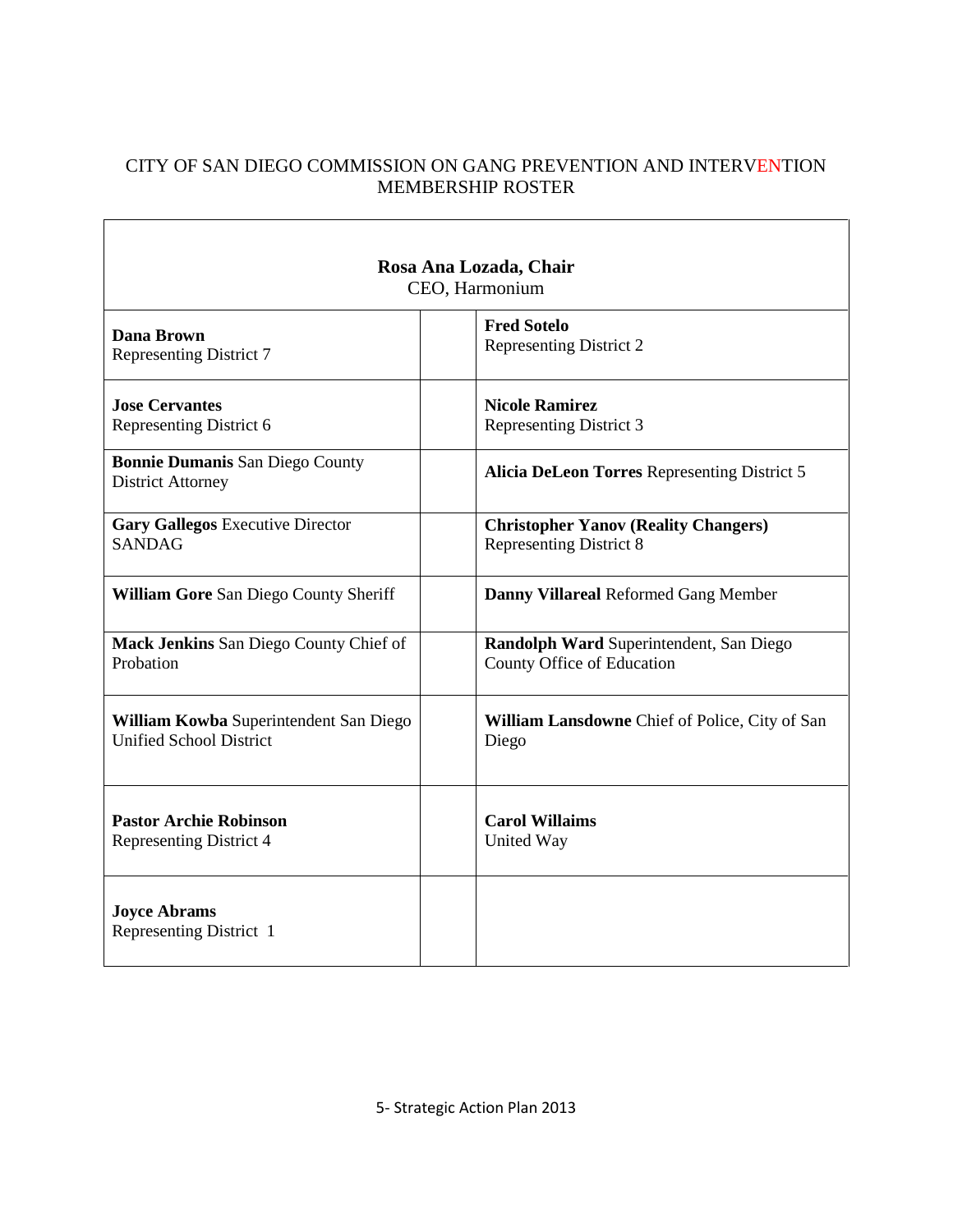#### **The 2013 Strategic Action Plan of the**

#### **City of San Diego**

#### **Commission on Gang Prevention & Intervention**

A current scan of our community shows that in the first six months of 2012 the City of San Diego has seen 11 gang-related homicides, 4 more than the entire year in 2011, and a significant increase over the 4 homicides that occurred in 2010. While we are aware that these numbers don't approach the alarming levels of gang violence seen in 2007 (28 deaths) and 2008 (21), we are concerned that the rate of homicides is once again trending upward, especially among young men.

#### **A Public Health Approach to Gang Violence**

The reduction in gang-related deaths following the establishment of the Commission and greater collaboration between law enforcement and community stakeholders has encouraged Commission representatives' efforts to foster partnerships at the community level. This emphasis on community-based collaboration is a key element in what has become the national trend to a "Public Health" model for addressing public safety--a shift from depending on a specific program to impact violence to a holistic view that incorporates community conditions and engages community members in changing those conditions. This reframing provides an informed, immediate context for implementing the continuum of the Comprehensive Gang Prevention Model—prevention, intervention and suppression---as promoted by the Office of Juvenile Justice and Delinquency Prevention (OJJDP). In our previous Plan we outlined the organizations and the efforts in detail<sup>[2](#page-2-0)</sup>; many of those efforts are ongoing and integral to our current planning.

First described in *The Youth Gang Problem: A Community Approach* (1995) by Dr. Irving Spergel, the Comprehensive Gang Prevention Model has become the foundation for gang prevention programs and initiatives throughout the country. The comprehensive approach *"calls for a coordinated effort against gangs characterized by community organization and neighborhood mobilization; social intervention, including jobs, job training and education; suppression, including arrest, incarceration and supervision; and organizational development and change."[3](#page-5-0)* From their professional training, academic research and personal experience, Commission members recognize the investment of time and resources successful implementation of the Comprehensive Gang Prevention Model represents. However, as federal, state and local systems continue being challenged to do more, and to do it with less funding, authentic collaboration and coordination also represent the potential to leverage resources and align services more effectively.

<span id="page-5-1"></span> $2$  New Direction, Strategic Action Plan 2011-12, page 6

<span id="page-5-0"></span><sup>&</sup>lt;sup>3</sup> Spergel, Dr. Irving A., The Youth Gang Problem: A Community Approach, 1995, Oxford University Press, page 282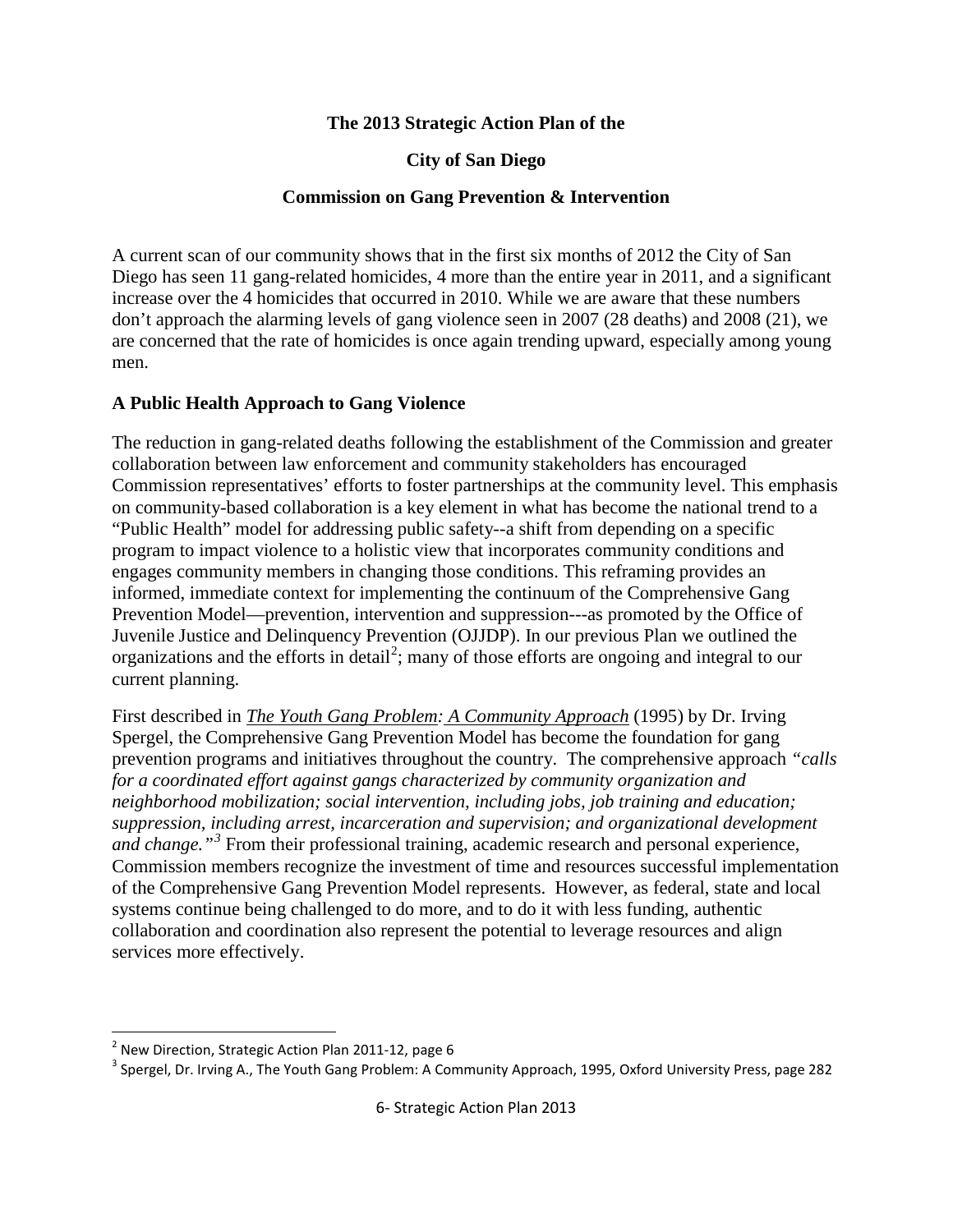# **Suppression in a Comprehensive Approach to Gangs**

Collaboration continues to be critical to the multiple jurisdictions involved in the suppression component of the Gang Prevention Model. The San Diego Police Department partners with other law enforcement agencies to conduct coordinated efforts such as the 2011 event known as Stone Garden, which resulted in the arrest of 310 gang members. Gang suppression units from SDPD, the County Probation Department and the Sheriff's Department have collaborated to significantly impact gang activity through patrols, field interviews and gang documentation. Collaboration across jurisdictions has also focused attention on the increasing involvement of gangs in human trafficking and the commercial sexual exploitation of minors; a shared effort to combat this scourge resulted in a series of trainings and a presentation to the Board of Supervisors, which subsequently voted to sponsor legislation (AB 918) targeting pimping and prostitution by gangs.

Coordination within San Diego's law enforcement community is helping to extend enforcement capability and share intelligence on gang activities. However, Commission members recognize that even targeted, strategically coordinated suppression efforts need to be viewed as part of the gang prevention model rather than a stand-alone strategy. In *Policing Gangs and Youth Violence* author S.H. Decker noted that suppression efforts unsupported by prevention and intervention strategies can achieve some short-term success, but fail in the long run because law enforcement does not "*have the resources to sustain such an intensive focus over time and across all gangs and gang members. In addition, crime may simply be displaced, and there is an added risk of giving the gang a collective point of conflict, which may increase their cohesion and criminal activity."[4](#page-5-1)* Noted gang expert James Howell, in his work with the National League of Cities, put it simply: "Police should not be expected to assume sole responsibility for youth gang problems."[5](#page-6-0)

# **Intervention and Prevention in San Diego**

In assessing current intervention and prevention efforts, Commission members acknowledge how crucially important employment opportunities are, and note that the Hire-A-Youth program serving San Diego unfortunately had its funding eliminated and has not been available for the last two years. A Northeastern University study published in February 2012 underscores the impact work programs have on their participants, and how it carries on into the school setting:

*Between the summers of 2010 and 2011, collected data showed, there were much lower instances of tardiness, truancy, fighting, and authority conflict among the participants. By the end of the study, the occurrences of negative behavior had dropped by almost half during the period students were employed. [6](#page-6-1)*

<span id="page-6-2"></span> $4$  Decker, Scott H., Policing Gangs and Youth Violence, 2002, Wadsworth Professionalism in Policing Series.

<span id="page-6-1"></span><span id="page-6-0"></span><sup>5</sup> Preventing Gang Violence and Building Communities Where Young People Thrive, National League of Cities Institute, 2010, page 2.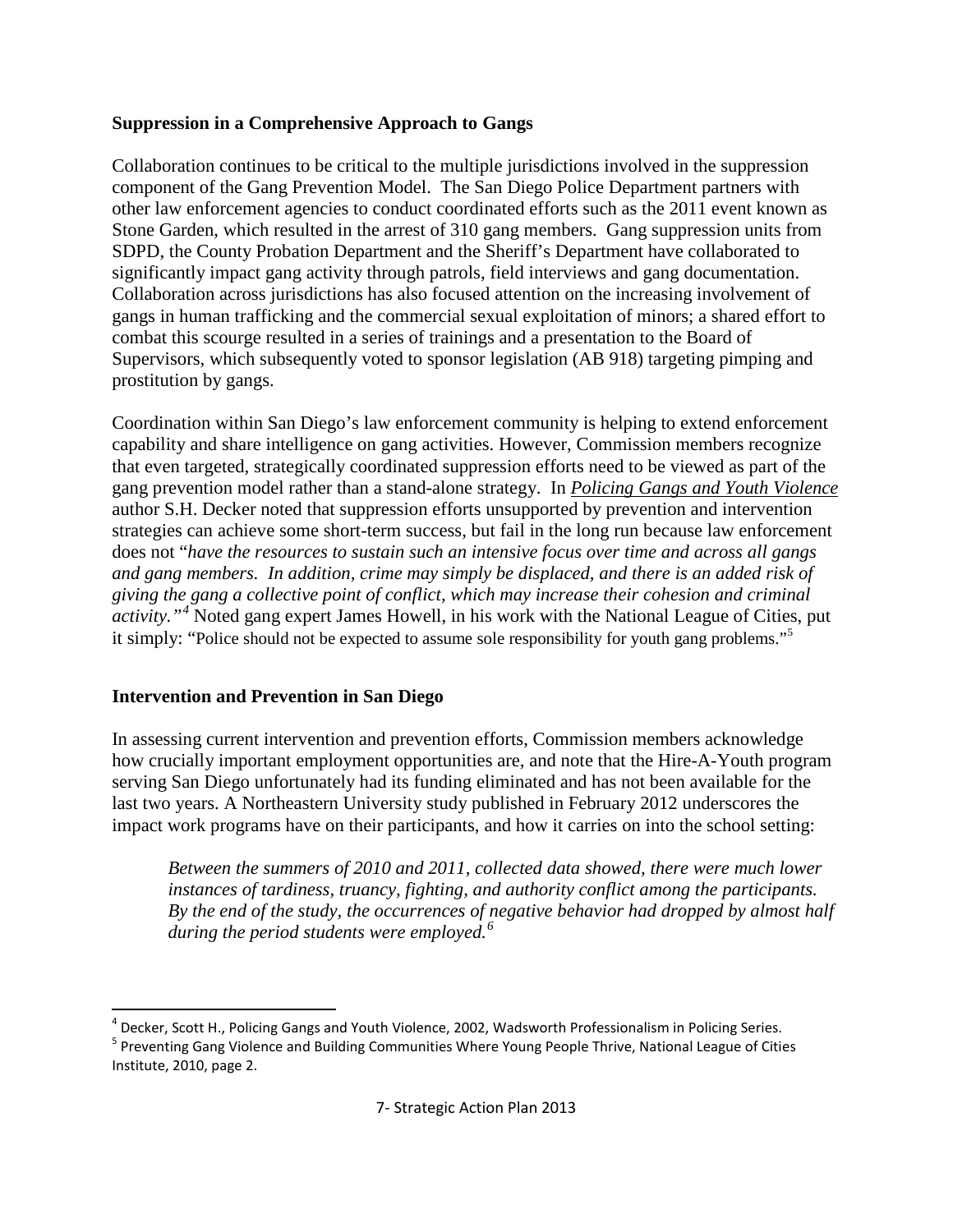The Youth Build programs likewise have stepped in the breech, contracting in 2010 and 2011 with agencies such as Able Disabled Advocacy, San Diego Imperial Counties Labor Council, Black Contractors Association, and the MAAC Project to serve low-income young people ages 16–24. Participants work toward their GEDs or high school diplomas while learning job skills by building affordable housing for homeless and low-income populations; leadership development activities are also part of the training. Another youth service asset is Second Chance's Workforce Training Program. The JOLT program (Juveniles' Options for Lifelong Transitions) is based on the STIVE training model, which provides intensive rehabilitation counseling and group classes in cognitive behavior training to incarcerated youthful offenders (ages 16-21). The San Diego Workforce Partnership (Workforce Partnership) funded with Workforce Investment Act (WIA) Youth Title I funds the continuation of the Youth Opportunity Employment Program (YEOP) and an Overcoming Gangs Initiative. The gang initiative was implemented by Coalition of Neighborhood Councils (CNC) in southeast San Diego.

The CNC Gang Prevention program worked with eligible youth who began their  $9<sup>th</sup>$  grade year at Morse High School, providing these students with supports throughout their high school career. The Gang Prevention program has been able to successfully retain the program participants over their four years at various high schools, and will see them exit by September of 2012. As of July 31, 2012, 67% of the participants increased Literacy and Numeracy skills. Prevention and Intervention outcomes were impressive, with 88% of participants maintaining satisfactory school attendance, and 91% achieving grade level advancement. Fully 79% of the youth improved their grade point average (GPA), and slightly more (80%) attained a degree or certificate. In addition to improved academic performance, 89% of participants had no contact with the Justice System.

The YEOP Program has served a total of 176 youth and these are their program outcomes to date: 83% have increased their Literacy and Numeracy skills. Approximately 77% have attained a degree, certification or other credentials these can include High School diploma, GED; industry recognized certification, vocational or technical skills certification. Of those youth who have exited the program a total of 79% have been placed in employment or education and 36% of those were youth who were enrolled without a job. The average hourly wage is \$8.36.

The San Diego Workforce Partnership has succeeded in attaining funding to initiate development of a youth employment program for summer 2013.

Beyond supporting employment and academic performance, notable intervention strategies currently include community-police collaboration on curfew sweeps. The San Diego Police Department's curfew sweep program has become a model for law enforcement agencies nationwide because of its use of community collaboration. In addition to the police officers who detain the juveniles in the field, there are more than 30 community based and faith based organizations, Juvenile Probation, San Diego City Schools, military personnel and the City's Gang Commission, who actively participate in the process. Volunteers are responsible for contacting parents, supervising male and female juveniles in segregated areas, setting youth up with diversion programs, and providing crisis intervention and resources to families. On any given curfew sweep, approximately 10-12 police officers and 40-60 volunteers take part, treating curfew violators with immediate, specific options aimed at intervention and diversion. The San Diego Municipal Code (sections 58.0101 and 58.0102) established a juvenile curfew ordinance

8- Strategic Action Plan 2013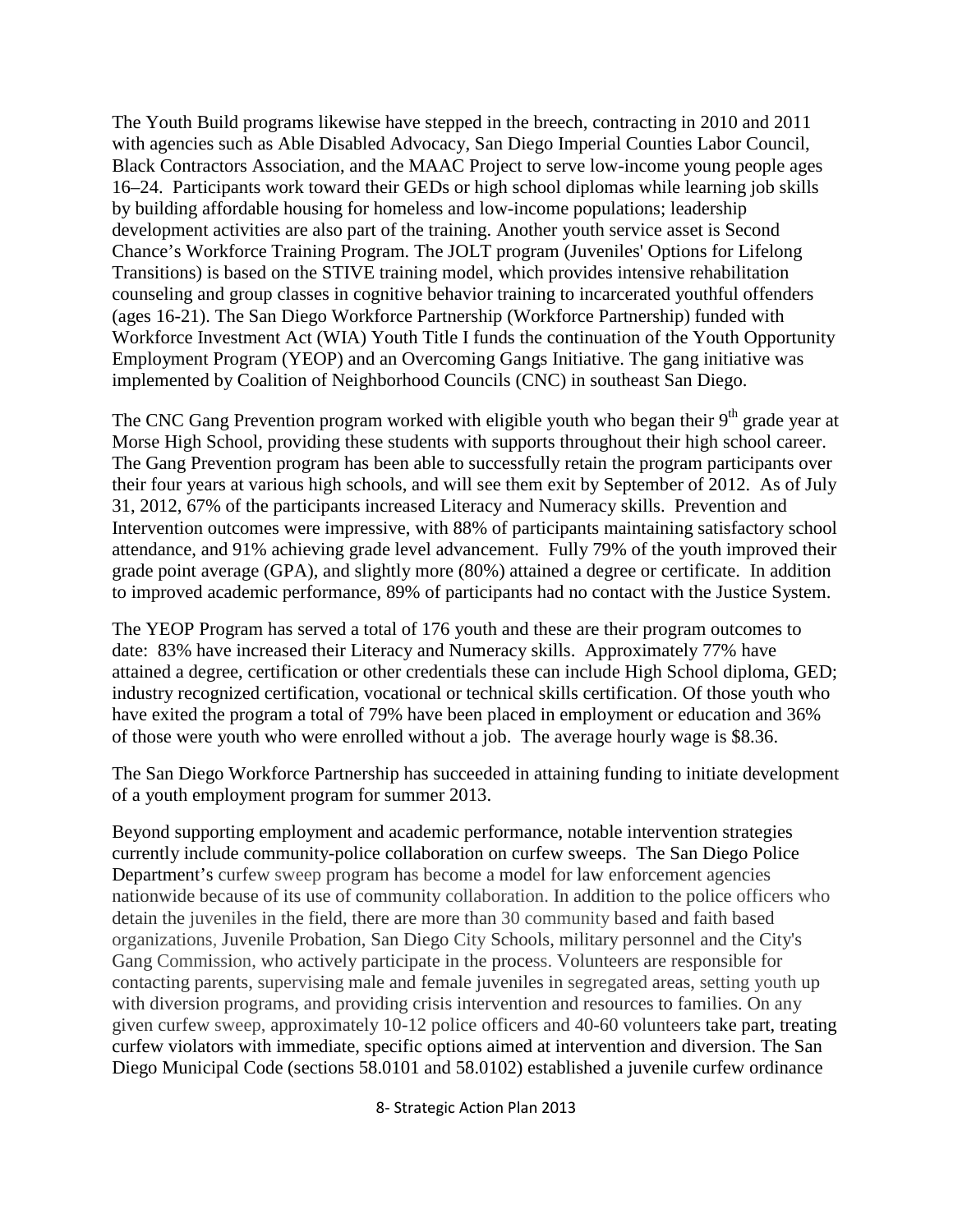for youth under the age of 18 in the City of San Diego. Curfew hours are from 10:00 p.m. to 6:00 a.m. daily. Municipal Code section 58.0102 makes it unlawful for minors to be present in any public place or on the premises of any establishment within the City of San Diego during curfew hours except for an emergency, accompanied by an adult or attending a supervised school, religious or recreational activity. A review of juvenile victimization revealed that 3.7% of violent crimes were occurring to youth in all communities throughout San Diego during curfew hours. This number dropped over 1 % from 2010.

One of the most immediate and powerful intervention efforts emerging from the community is the San Diego Compassion Project, which mobilizes to respond to families confronting the loss of a loved one due to gang violence. The volunteer driven program is a crisis response group working with Victims Assistance and the San Diego Police Department to provide support for families dealing with sudden loss and overwhelming grief. Since its beginnings in 2008, the Compassion Project has helped 58 families, connecting them with services and supporting their grieving process. That support has significant impacts beyond the family, helping to diffuse the impulse toward retaliation. The San Diego Compassion Project has six churches involved and over 20 volunteers help families with food, referrals to resources and comfort.

#### **Prevention Strategies, Program Models**

Prevention-focused collaborations include SDPD's work with local apartment and other multifamily housing complexes to implement the Crime Free Multi-Housing program. The program is designed to create partnerships with multi-family complex owners and managers with the goal of reducing crime in and around their complexes. Through a collaborative effort between the Commission on Gang Prevention and Intervention, SAY San Diego, multi- family unit owners and managers and the San Diego Police Department the program has become a huge success. With nearly 120 apartment owners and managers trained the impact of the program is far reaching and continuing to expand.

Through classroom training on subjects such as tenant screening, crime prevention techniques, the impact of lighting and proper care of infrastructure, the owners and managers are educated on techniques to avoid crime problems. The training continues with a site visit where a trained SDPD Volunteer conducts an environmental design review know as Crime Prevention Through Environmental Design (CPTED). SDPD recently trained forty Retired Senior Volunteer members to conduct the on-site evaluations. Following the on-site review, the apartment manager or owner continues an ongoing dialogue with a Community Relations Officer (CRO) who facilitates a periodic review of the property, including a statistical analysis of the calls for service in and around the complex.

This program has proven to be successful in a pilot. Following a pilot program in three specific multi-family complexes, calls for police services were reduced by 30 percent. However, even more important, a survey of the residents and the management teams at each site for the pilot revealed that the tenants felt safer living in the complex following the implementation of the Crime Free Multi-Housing Program.

Recently City Schools received funding for a "Check and Connect" program. Developed by the University of Minnesota, the program is part of a research study conducted by the American

9- Strategic Action Plan 2013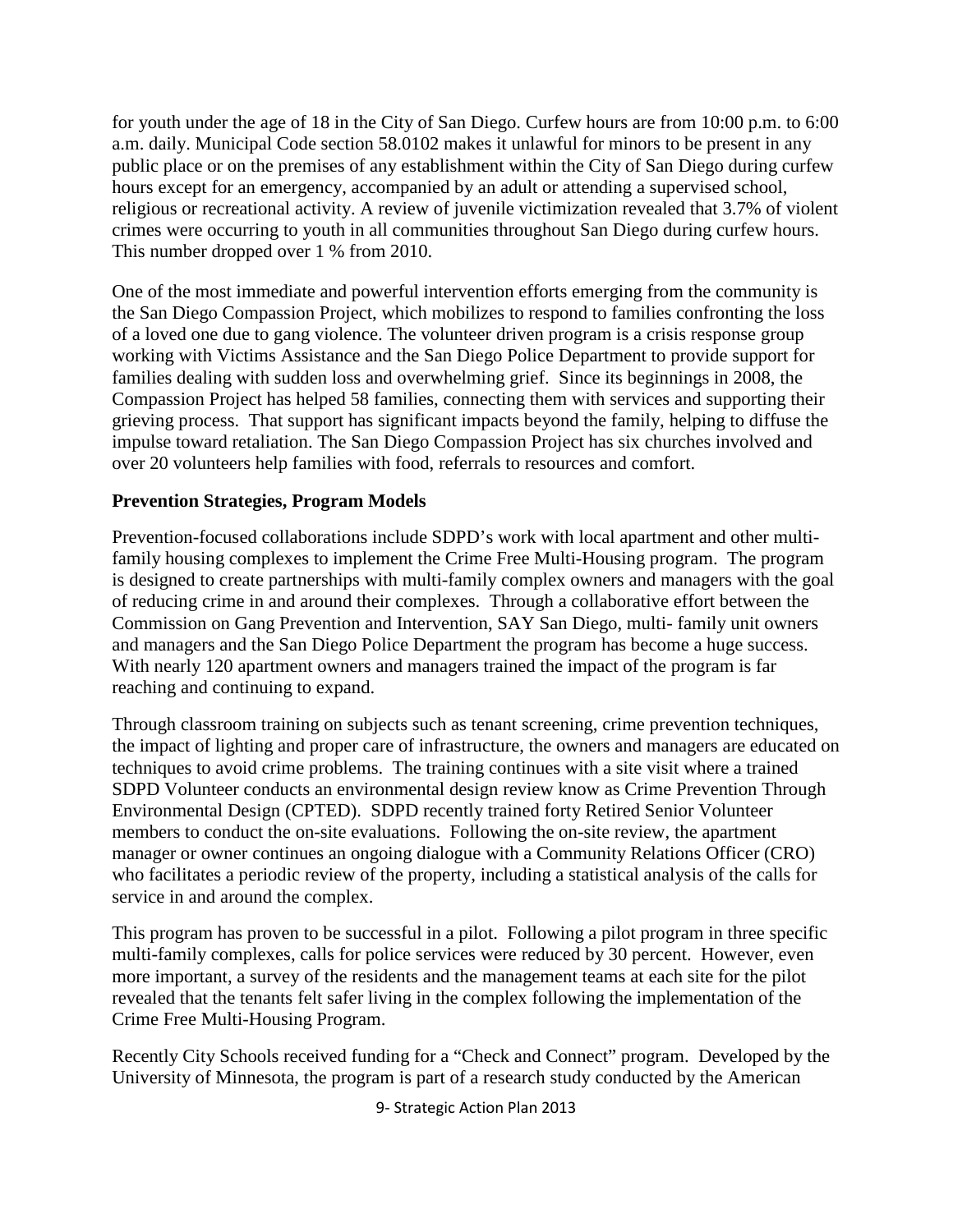Institute for Research to determine if having a mentor helps students to graduate from high school. There are currently five full time mentors working in the school district. Each mentor works with two high schools and handles a caseload of 50-60 students who are most at risk of not only dropping out of school and not graduating but headed on the pathway to gang involvement.

Educating parents and the community is also a critical prevention initiative. The Commission members from the Sheriff's Department, San Diego PD and San Diego Unified developed an initiative to educate the community about Commercially Sexually Exploited Children (CSEC), an aspect of gang-involved economics that impacts schools in the community. As noted earlier, this partnership resulted in trainings for parents, community and schools. Presentations on bullying and "sexting" also were critical in explaining and moving community and schools to greater awareness.

It cannot be repeated strongly enough that everything that is prevention/intervention-oriented in our community contributes to the community's success in impacting gang violence in the City of San Diego. For example, though it focuses on improving nutrition, increasing physical activity and reducing smoking, San Diego County's Live Well initiative aligns in some very specific ways with gang prevention and intervention. This initiative is framed by California's Health in All Policies Task Force, which, in addition to recommendations about nutrition and active living, calls for a future where "Every California resident is able to live and be active in their communities without fear of violence or crime."<sup>[7](#page-6-2)</sup> Charged with implementing the 10-year Live Well San Diego campaign, County Health and Human Services Agency representatives are acutely aware that communities can't thrive if parks, schools and city streets aren't a safe place to be. Youth center programs that develop healthy bodies and community bonds can be crippled by an intimidating gang presence nearby. The Live Well initiative represents an extensive network of community-based organizations invested not just in physical well-being but in social services delivery, family functioning, substance abuse prevention and mental health—all of which impact and are impacted by gang violence.<sup>[8](#page-9-0)</sup>

The youth-focused strategies, law enforcement community networking and the educational frameworks being supported by California Endowment's Building Healthy Communities in Mid City are critical community change forces in the area.<sup>[9](#page-9-1)</sup> The Commission has learned from OJJDP's view that:

*Changing long-established patterns of behavior may require a more sustained commitment to education and follow-up than was previously appreciated. Programs that ignore group dynamics by focusing entirely on individual behavior diminish their chances for success.[10](#page-9-2)*

 $^7$  Health in All Policies Task Force Report to the Strategic Growth Council, December 3, 2010, page 8.

<span id="page-9-3"></span><span id="page-9-0"></span><sup>&</sup>lt;sup>8</sup> Website or San Diego County Report card on Children and Families: Live Well, San Diego! Page v-vi

<span id="page-9-1"></span><sup>9</sup> http://www.calendow.org/healthycommunities/pdfs/Ten%20Outcomes.pdf

<span id="page-9-2"></span> $10$  ://www.ojjdp.gov/pubs/gun\_violence/profile48.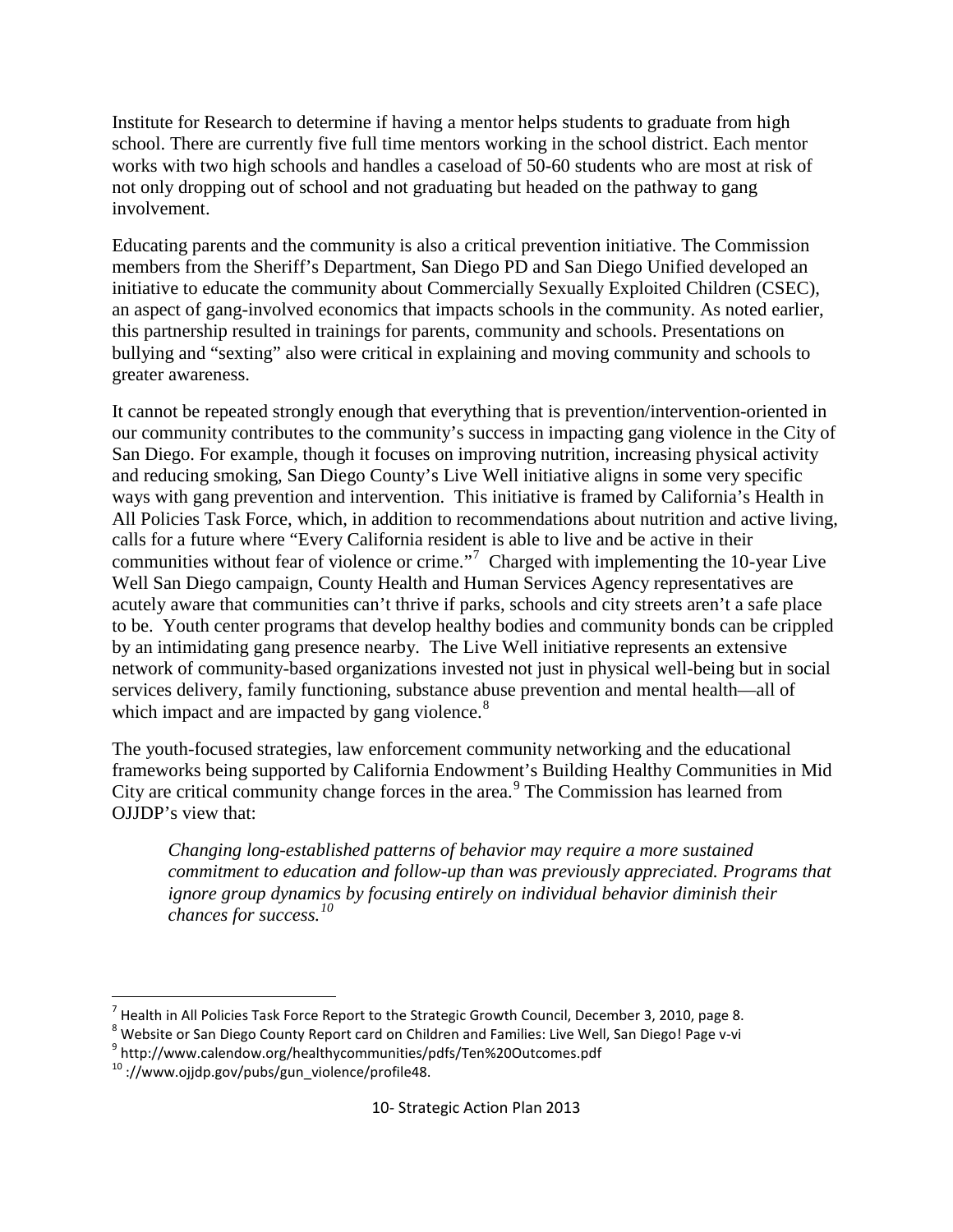#### **Community Voices, Community Concerns.**

Commission members recognize and respect the perceptions, perspectives and personal experience community residents have to share about the impact of gangs in their neighborhoods. The first and most critical step in mobilizing local community efforts against gang violence is to listen and understand what is causing the greatest concern. Through a broad range of public forums, focus groups, participant surveys and community events, a clearer picture emerges of gang activity and the threat it represents in a given area.

*Increased Youth involved violence***:** The rate of non-homicide gang-related violence (aggravated assaults, robberies) is also up. There were 144 reported in 2011 and to date there are 161 assaults reported. Gang-related crimes are defined as an act that is: *committed for the benefit of, at the direction of, or in association with any criminal street gang, with the specific intent to promote, further, or assist in any criminal conduct by gang members. [11](#page-9-3)*

Like community residents, we are concerned about aggravated assaults, particularly because we have heard from many of the Older Gangsters on the street that much of this is being done by young gang members (18-27 years of age); with a growing number of youth 12-17 becoming involved. In 2011, the National Gang Intelligence Center reported $^{12}$  $^{12}$  $^{12}$ :

*Gangs have traditionally targeted youths because of their vulnerability and susceptibility to recruitment tactics, as well as their likelihood of avoiding harsh criminal sentencing and willingness to engage in violence. NGIC reporting indicates that juvenile gangs are responsible for a majority of crime in various jurisdictions in Arizona, California, Connecticut, Florida, Georgia, Illinois, Maryland, Michigan, Missouri, North Carolina, New Hampshire, South Carolina, Texas, Virginia, and Washington.*

*Juvenile gang members in some communities are hosting parties and organizing special events, which develop into opportunities for recruiting, drugs, sexual exploitation, and criminal activity.*

*Gangster Rap gangs, often comprised of juveniles, are forming and are being used to launder drug money through seemingly legitimate businesses, according to NGIC reporting.*

This strongly underscores the importance of our focus on jobs for youth, youth activities and primary prevention strategies along with our work on trauma informed care/community violence.

<sup>&</sup>lt;sup>11</sup> California Street Terrorism Enforcement and Prevention Act (STEP ACT) Penal Code Section 186.22

<span id="page-10-0"></span><sup>&</sup>lt;sup>12</sup> 2011 National Gang Threat Assessment Emerging Trends, page 18, http://www.fbi.gov/statsservices/publications/2011-national-gang-threat-assessment/2011-national-gang-threat-assessment-emergingtrends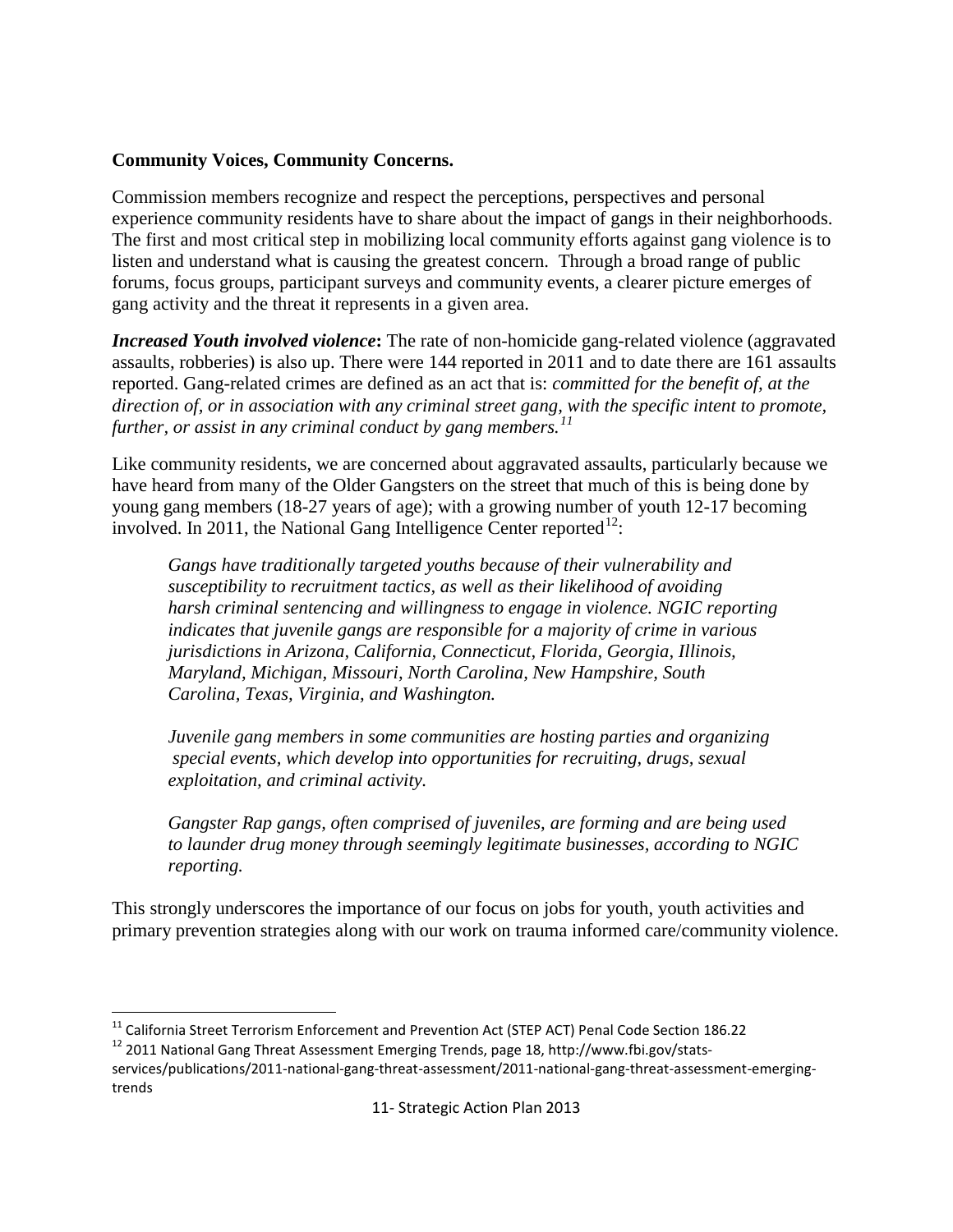Trauma informed care is an important aspect of adolescent development that is now being implemented based on research demonstrating the negative impact of witnessing violence in a community. ( See Attachment 4 for a compilation of research In a report from Child Development, researchers Guerra, Huesmann and Spindler wrote:

*"We found that children who witnessed more community violence were also likely to behave aggressively two years later, regardless of their age. For older children (in grades 4 to 6), witnessing community violence not only led to more aggressive behavior, but also to greater endorsement of beliefs that aggression was acceptable, and more time spent fantasizing about aggressive acts.[13](#page-10-0)*

*Youth Safety Fears:* Safe Passage is an initiative that the Commission has supported at three schools (Montgomery Middle School, Bell Middle School, and Horace Mann) in San Diego. The collaboration has school officials, San Diego Police Department, San Diego County Probation, Metropolitan Transit and the San Diego City Attorney's office, Community organizations and community volunteers sitting together to come up with solution for safety around the school site. Each year the schools do a survey to review the concerns of their students. *Bell Safe Passage report:* Institute for Public Strategies and Rady's Children Hospital did a

survey of students at Bell Middle School in 2011.(Attachment 5b) Key responses included:

| What can the police and adults in the  | 79% of the respondents said <i>More adults</i> |  |
|----------------------------------------|------------------------------------------------|--|
| community do to make the               | patrolling the neighborhood was important      |  |
| neighborhood safer?                    |                                                |  |
| What can the school do to make the     | 77% of the respondents answered:               |  |
| neighborhood safer?                    | More teachers or assistants around the         |  |
|                                        | school                                         |  |
|                                        | 74% of respondents cited a sports field        |  |
|                                        | 64% wanted more events and activities          |  |
| When going to or from school, in what  | On the dirt path behind Bell<br>62%            |  |
| particular areas do you not feel safe? | On the city bus<br>70%                         |  |
|                                        | <b>McDonalds</b><br>72%                        |  |
|                                        | Apartment complex<br>82%                       |  |
|                                        | Park<br>81%                                    |  |

Montgomery Middle School's Safe Passage survey of its 389 students reports that gangs are still an issue. (See Attachment 5a)

| I think there are gang members at | None        | 44% |
|-----------------------------------|-------------|-----|
| Montgomery.                       | 1-2         | 24% |
|                                   | $3-5$       | 11% |
|                                   | More than 5 | 21% |

<span id="page-11-0"></span> $13$  Summarized from Child Development, Vol. 74, Issue 5, Community Violence Exposure, Social Cognition, and Aggression Among Urban Elementary School Children by N.G. Guerra, L.R. Huesmann, and A. Spindler. Copyright 2003 The Society for Research in Child Development, Inc. All rights reserved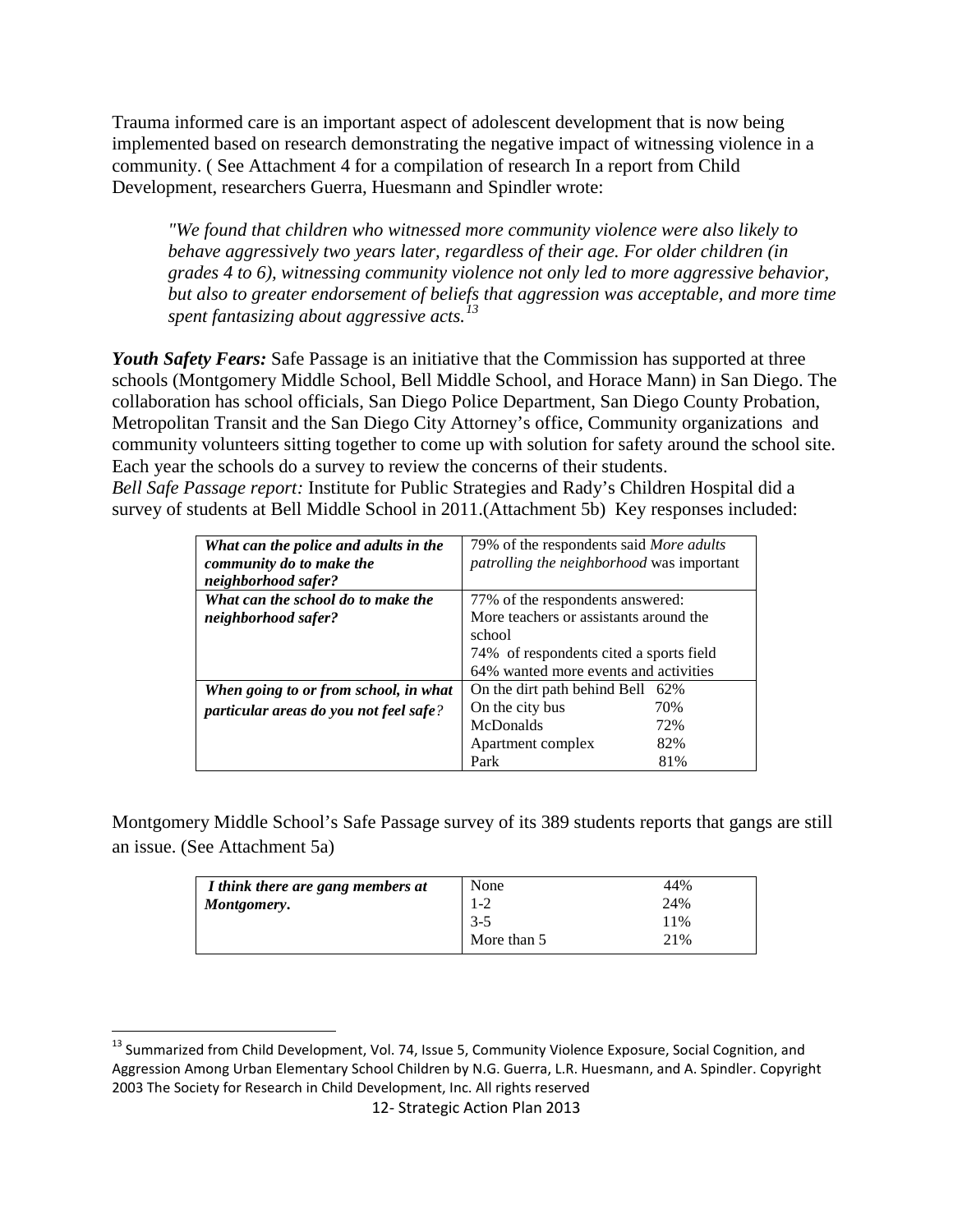However, in 2009 when Montgomery first did this survey 44% of the students saw fights at least twice a week. In 2012 youth reported:

| <b>Before school, I see FIGHTS -</b> | Everyday               | 3%  |
|--------------------------------------|------------------------|-----|
|                                      | Less than twice a week | 14% |
|                                      | More than twice a week | 3%  |
|                                      | <b>Never</b>           | 80% |

*Reentry Issues***:** As with every county in the state of California, AB109 or Public Safety Realignment has had an impact on services and the criminal justice community in San Diego. At full implementation, Realignment was to transfer supervision responsibility of 2,000 low-level state parolees to the San Diego County Probation Department. Additionally about 2,000 new convicted lower level felons were sentenced to San Diego jails instead of going to state prison. The goal of Realignment is to reduce prison populations.

The offenders returning to San Diego under realignment are non-serious, non-violent, or low-to mid-level sex offenders. Since its implementation, San Diego County Probation Officers now supervise 2,047 offenders who before October 2011 would have been monitored by state parole agents. Some are being released to other counties or deported by ICE. Others have failed to report to probation and have a warrant out for their arrests. As of early June, county jails were home to 1,272 Realignment inmates, or 25 percent of the county jail population.

Of those under supervision by Probation in the County, 40% had been convicted of drug and alcohol offenses, while 35% had convictions for property offenses (also likely drug-driven crime such as robbery for drug money). Another 10% were convicted of a crime against another person, and 6% had been convicted of a weapons offense.

A very active in-supervision population has thus far generated 799 total arrests of shifted populations for both new crimes and flash incarceration (Where POs have the ability to detain post release offenders in jail for 10 days without a court proceeding/ "swift and certain" in lieu of court proceedings).

County Probation in collaboration with staff from County Behavioral Health Services is also screening every offender to assess needs for mental health and substance abuse services. Currently 42% fall into this category.

# **Community Input**

The University of San Diego hosted the third bi-annual San Diego Gang Prevention Summit in the Joan B. Kroc Institute for Peace & Justice on Wednesday, April 25th, 2012. Entitled: **"Building Community Connections" Learn Share Connect**, this county-wide event was sponsored by the City of San Diego Commission on Gang Prevention and Intervention, University of San Diego's Joan B. Kroc School of Peace Studies, the Leichtag Foundation, San Diego County Office of Education, San Diego County District Attorney's Office, and San Diego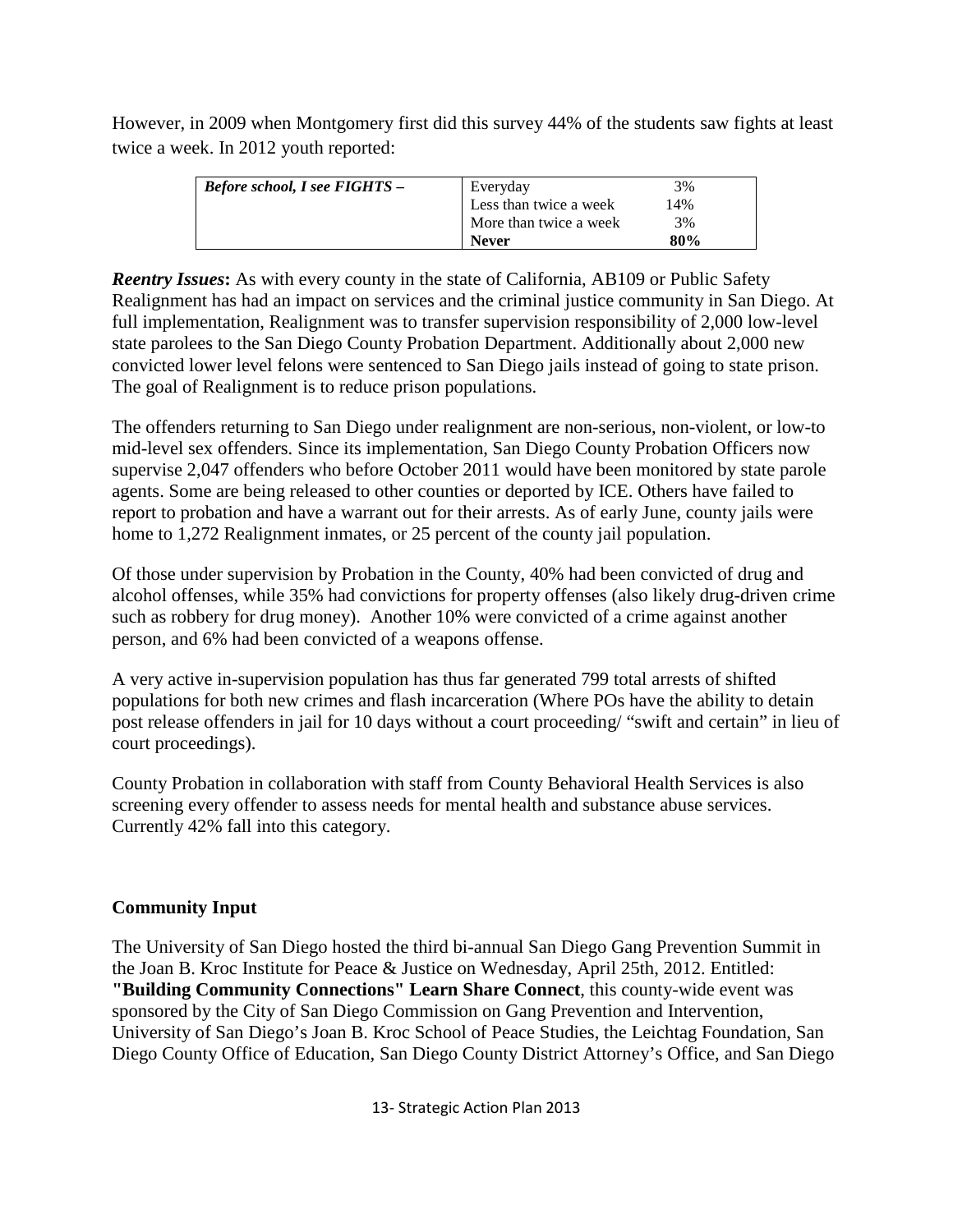County Health and Human Services Agency Behavioral Health/Alcohol & Drug Services. More than 300 attendees participated in the conference.

The Summit was an experiential opportunity to learn from communities and agencies about their priorities. Responses from roundtable sessions at the 2012 Gang Summit suggest community members support a wide variety of initiatives that would encourage community collaborations and sustainability.

Approximately 75% of participants believe establishing an effective collaboration process would impact gang activity citywide. Participants believe collaboration would encourage agency accountability and create an atmosphere of understanding. The community also feels that collaborative efforts should focus on building trusting relationships, fostering commitment to reach goals, effective and efficient decision-making, creative solutions, and focused communication. (For a complete summary see Attachment 1)

| Focus                                                        | $\frac{\#}{4}$ | $\frac{\%}{\%}$ |
|--------------------------------------------------------------|----------------|-----------------|
| <b>Collaboration</b>                                         | 23             | 74.19%          |
| <b>Community Outreach</b>                                    | 11             | 35.48%          |
| <b>Prevention and Intervention Programs</b>                  | 10             | 32.26%          |
| <b>Education</b>                                             | 8              | 25.81%          |
| <b>Political Activism</b>                                    | 8              | 25.81%          |
| <b>Funding</b>                                               | 6              | 19.35%          |
| <b>Research and Evaluation</b>                               | 5              | 16.13%          |
| <b>Identify Community Assets</b>                             | 4              | 12.90%          |
| Make agencies aware of services in other parts of the county | 4              | 12.90%          |
| <b>Availability of Existing Services</b>                     | 4              | 12.90%          |
| <b>Sustainable Programs</b>                                  | 4              | 12.90%          |
| <b>Community Safety</b>                                      | 4              | 12.90%          |
| <b>Information Database</b>                                  | $\overline{2}$ | 6.45%           |
| <b>Relationship with Law Enforcement</b>                     | $\overline{2}$ | 6.45%           |
| <b>Define Realistic Goals</b>                                | $\mathbf{1}$   | 3.23%           |
| <b>Provide Services to Students and Families</b>             | $\mathbf{1}$   | 3.23%           |

14- Strategic Action Plan 2013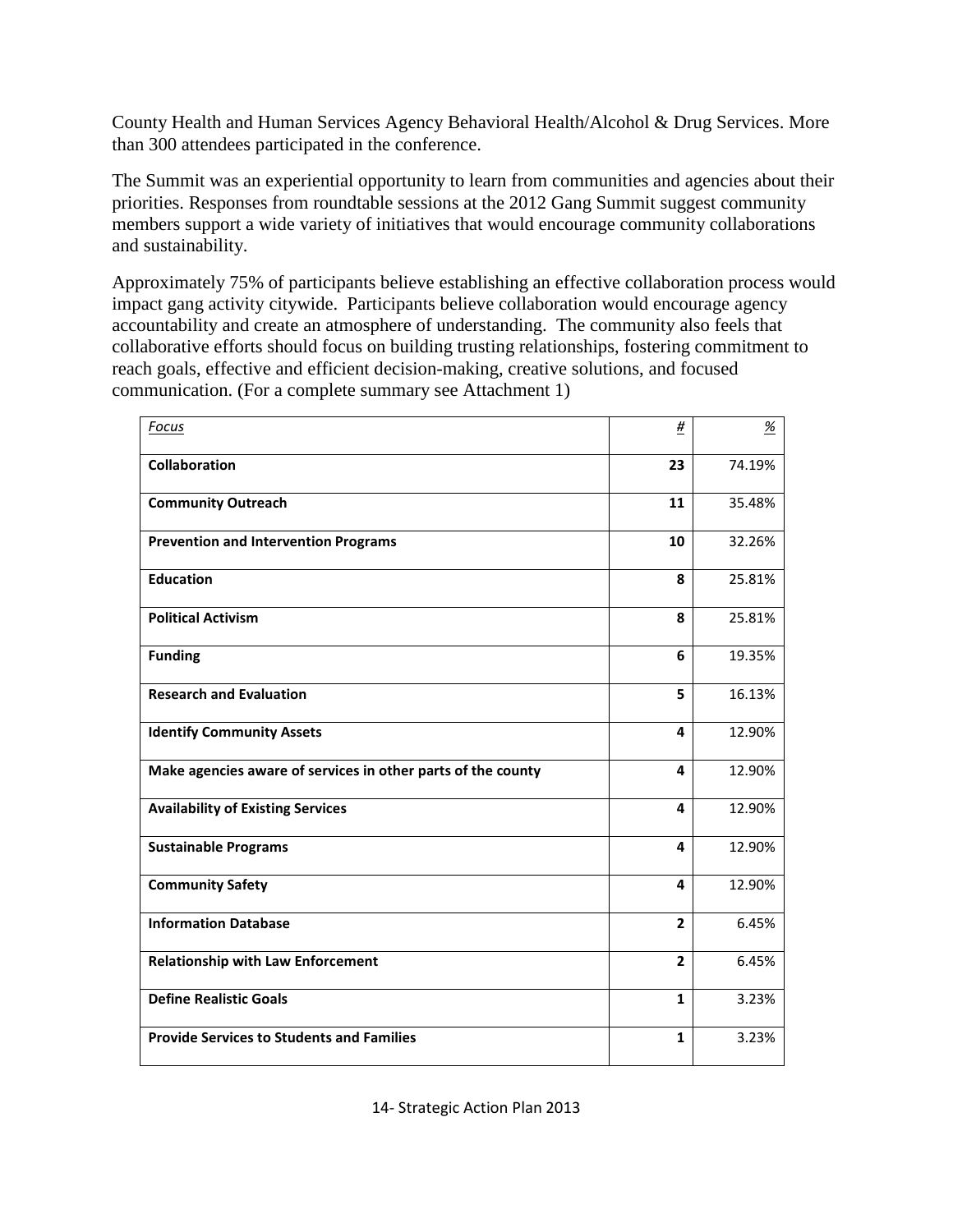# **Priorities for 2012-2013**

The above concerns of the community and youth challenge the Commission to expand its priorities as delineated in the 2011 Action Plan. Specific initiatives that are tied to the Commission's goals will be outlined in the Workplan. This summary reflects the 2013 priority areas that will frame the Commission's efforts on initiatives in the year ahead.

- 1. **Employment** (training as well as placement). The Commission continues to support community efforts to train youth but will proactively facilitate collaborations that emerge working on this effort from San Diego City Schools to the Workforce Partnership and Probation. This focus will also expand to support reentry programs working to find employment for those men and women being released back into the community as a result of AB109.
- 2. **Integrated Services**. The Commission will also work with City Schools and County Mental Health on the issues of the impact of community violence.The Commission is collaborating with community organizations to organize a fall symposium that focuses on training teachers, community leaders and advocates about the impact of violence on youth and how the impact affects learning and social behaviors. The Probation Department recently submitted a Positive Youth Justice Initiative proposal to the Sierra Health Foundation aimed at developing coordinated services for "crossover youth"—those who are involved with both the Child Welfare and Juvenile Justice Systems. San Diego County Health and Human Services Agency's (HHSA) rollout of its ten-year comprehensive health initiative includes a public safety focus that will align with existing gang prevention efforts and offer community education and outreach opportunities.
- 3. **Youth Activities.** Working with youth groups and youth-focused initiatives like Check and Connect and Safe Passages will continue helping to address the issue of safety. Other ongoing collaborations include YOUTH VOICE in Mid City; the District Attorney's Girls Only Project in Southeastern, and the youth projects in Sherman Heights being facilitated by Greater Works Empowerment<sup>[14](#page-11-0)</sup>
- 4. **Early intervention.** The Commission is working closely with the newly formed Youth Development Office, establishing the platform for many early intervention strategies and efforts now underway or being explored. The Commission is also working on social media strategies that will educate youth as well as parents to impact gang recruitment. The San Diego Compassion project has initiated relations with the County's Nurse Family Partnership as a response to young families suffering from the impact of violence. Already the Partnership has served 4 young families. Nurse-Family Partnership *is an evidence-based, community health program transforming lives of vulnerable first-time mothers living in poverty, improving prenatal care, quality of parenting and life prospects for mothers by partnering them*

<span id="page-14-0"></span><sup>&</sup>lt;sup>14</sup> Report on Girls Only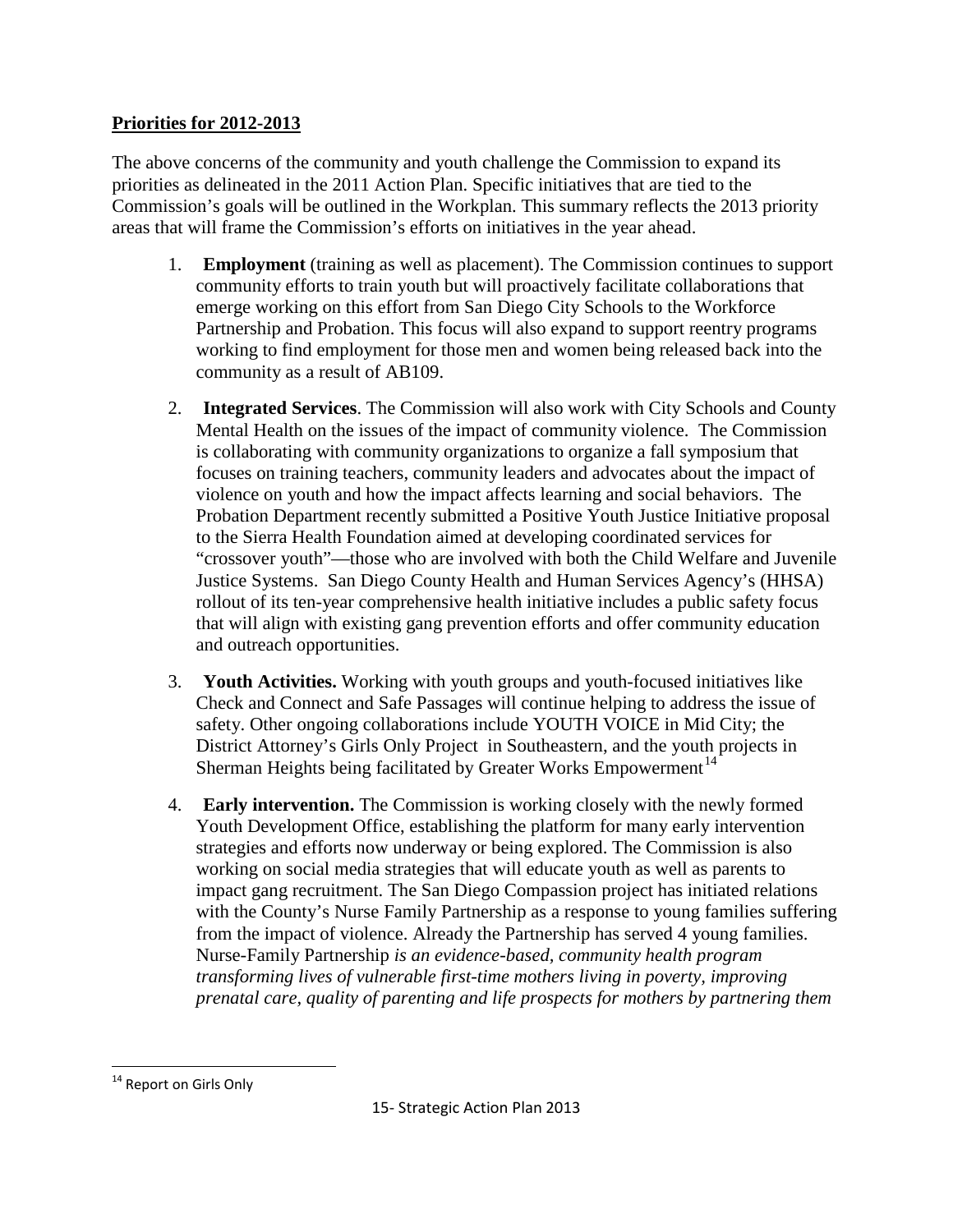*with a registered nurse. Every dollar invested in Nurse-Family Partnership can yield more than five dollars in return.[15](#page-14-0)*

5. **Collaborative Accountability.** The Commission's priorities have been influenced by the feedback and input of community members through summits, workgroups, and focus groups sponsored by the Commission. Over the past six years, the Commission has facilitated collaborative discussions between community organizations and community members. This exciting and dynamic process has been instrumental in serving as a vehicle for exchange of information, shared resources, and improved coordination of activities. The Commission's work has been effective in facilitating coordinated collaborative projects that have improved use and efficiency of limited resources and better serve our communities. (i.e. San Diego Police Department, San Diego City Schools and San Diego County Probation). As a result, specific initiatives such as Safe Passages and Project Safeway emerged as a response to the needs of specific geographical areas.

The fundamental question remains, "How effective is the collaboration? Commission members are committed to accountability, and assessing the effectiveness of these efforts has been added as an Action Item. For the purpose of common definition*, Collaborative accountability differs from bureaucratic accountability both on what is assessed, and how it is assessed. Collaborative accountability is an assessment based on contribution, by driving strategic awareness throughout the system, and by connecting rewards and sanctions to these broader themes[16](#page-15-0).*

Over the next year, the Commission will evaluate the effectiveness and impact of our collaborations by using a tool from the California Endowment (see appendix)

# **We Believe Collaborating Accounts for Our Success**

The members of the Commission anticipate that evaluation processes in the year ahead will validate their commitment to work collaboratively, demonstrating significant impacts in reducing community violence. Although the Commission is not a direct service provider , it facilitates and supports collaborative efforts that support individuals, families and the community (Crime Free Multi-Housing and the San Diego Compassion Project), youth diverted from the criminal justice system (Collaborative Curfew Sweeps) and youth trained for jobs (Youth Build and Youth Opportunity programs).

The Commission does not distribute funds. However, over the past two years the Commission has supported five organizations (Able Disable Advocacy, Black Contractors Association, Overcoming Gangs, Labor Council, and Metro United) that have collectively generated \$1 million to targeted community programs that support and provide intervention services to youth.

The Strategic Action Plan highlights the spectrum of prevention strategies from employment opportunities and early intervention to suppression. By design, the composite of projects and

 <sup>15</sup> http://www.first5sandiego.org/files/NFP%20Overview.pdf

<span id="page-15-1"></span><span id="page-15-0"></span><sup>16</sup> http://www.businessofgovernment.org/brief/creating-accountablility-collaborative-networks-can-it-be-done-02- 2008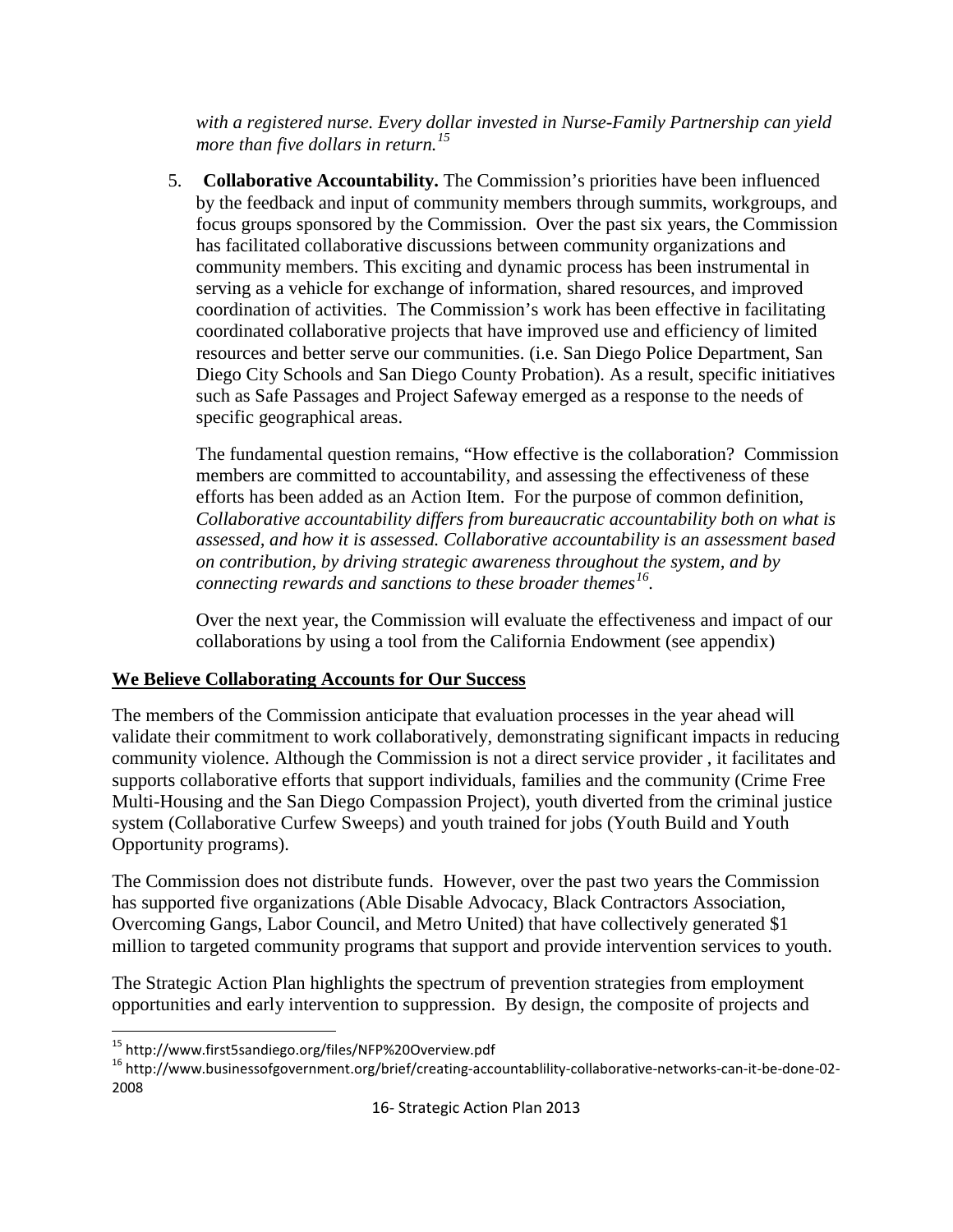initiatives includes information, education, and/or interventions specifically selected as a strategy to reduce gang violence and improve community safety. Each of the strategies includes multiple projects/initiatives that are either driven or supported by the Commission.

The Commissioner's leadership is essential in carrying forward a common vision of reducing gang violence. A key feature is that each of the projects demonstrates collaborative coordination between public, private, and community leaders. All projects contribute to the multidimensional approach (education to intervention) necessary to achieve a broad based sustainable impact. This approach is also sited in the literature as being an effective model.<sup>[17](#page-15-1)</sup>

The partnerships among the members of the Commission (the San Diego Police Department, San Diego Unified School District, County Probation, the District Attorney's office, San Diego Workforce Partnership, and County Office of Education, along with community organization members such as Harmonium, Metro United, Reality Changers, Unity Tech, California Endowment, and Second Chance) and agencies/Departments such as the City Attorney's office, Park & Recreation Department, County Health and Human Services, County Mental Health and the numerous community based organizations make it possible for the City of San Diego to effectively impact gang-related issues facing our communities.

## **Commission Initiatives Update**

The following is a list of current Goals, and the initiatives that support each Goal. This will be the focus of the ongoing collaborative work of the Commission for the upcoming year 2012- 2013.

**Goal 1:** Establish an effective coordinated collaboration process to impact Gang Activity citywide

1.1Multiple Strategies are needed to address gang prevention: On April 25th the Gang Commission along with University of San Diego's Peace College presented the 2012 Gang Prevention Summit. There were 300 attendees and over 60 strategies submitted for review and inclusion in the Gang Commission's Strategic Action Plan.

1.2 California's Prison Realignment initiative will impact gang activity in the City: The Commission requested regular reports from San Diego County Probation in order to monitor the situation.

1.3 Trauma Informed practices and information are critical elements for better responses to families and communities. The Commission set up an Ad Hoc Committee to review research and organize a community symposium.

1.4 Youth-focused gang prevention strategies were initiated four years ago as a result of funding from California Gang Reduction and Intervention Program (CALGrip). This collaboration between San Diego Police Department and Park and Recreation has served over 1,000 youth in five urban parks.

 <sup>17</sup> Decker, Scott, "Responding to Gangs, Guns and Youth Crime: Principles from Strategic Problem Solving Approaches" School of Criminal Justice and Criminology Arizona State University (2008)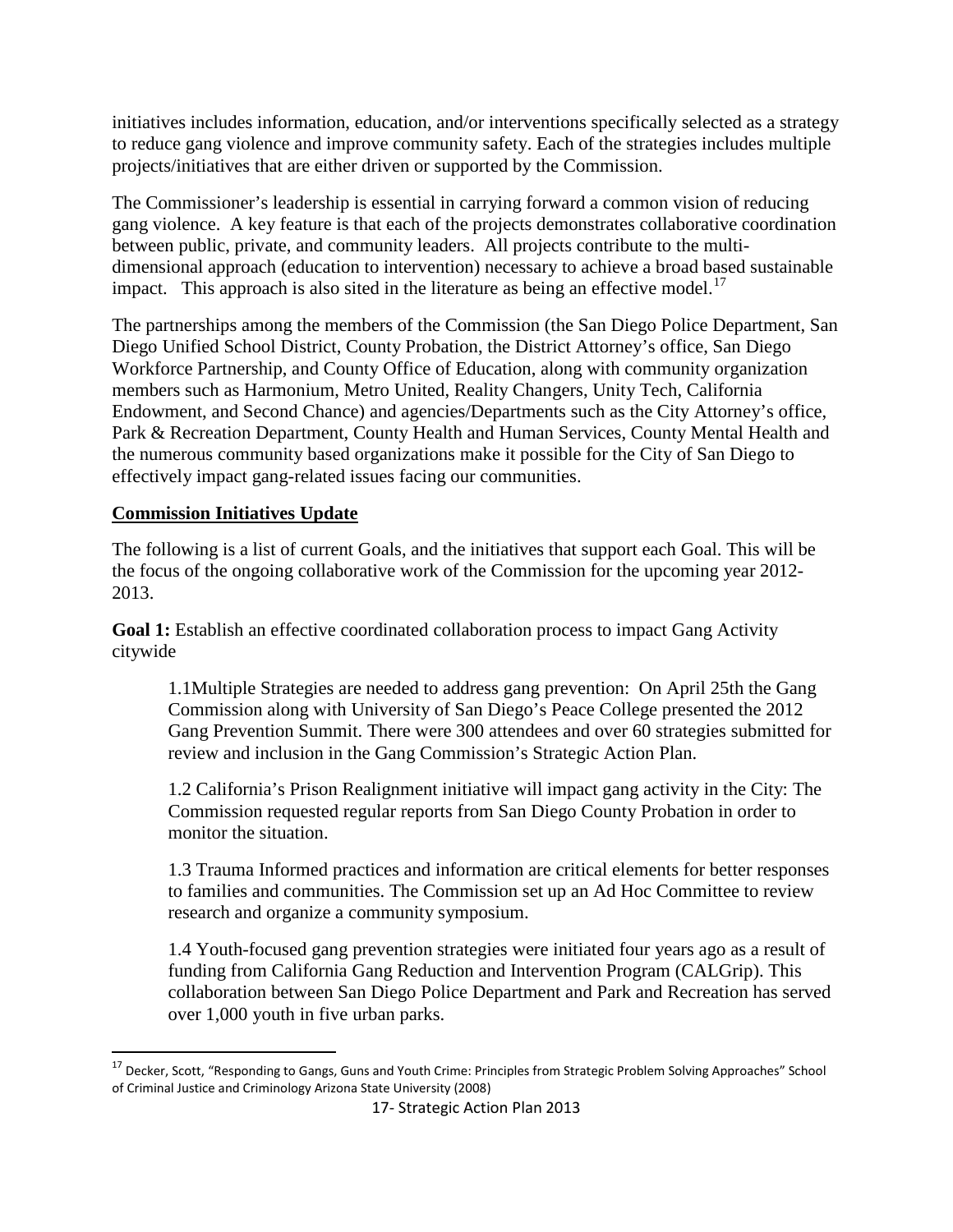1.5 Youth at all levels of learning need mentoring as an important intervention strategy. The Commission supported San Diego Unified School District's Check and Connect program through referring resources and sharing information. The Commission also supported the District Attorney's Girls Only program at the Encanto Boys and Girls Club and participated in Youth Voice meetings in Mid City.

1.6 Commercially Sexually Exploited Children (CSEC) has become an issue in that gang members are involved. The Commission members from the Sheriff's Department, San Diego PD and San Diego Unified developed an initiative to educate the community about CSEC, an aspect of gang-involved economics that impacts schools in the community. More than 50 principals were trained on the issue as well as Park and Recreation Staff.

1.7 Job opportunities are a focus of the Commission. The Commission partnered to support the City Heights Youth Job Fair put on by the Mid-city Business Association Youth Roundtable, which had more than 200 youth participants. The Commission also supported applicants going for Youth Build Funding through letters and referrals to resources.

**Goal 2**: Develop Multidepartment partnership within the City organization to share information and training on gang issues within the community.

2.1 Work with Arts Commission to expand into at risk neighborhoods: The Commission did a mass emailing and supported three organizations for application for Arts Commission funding.

2.2 Safe Passage is an initiative that the Commission has supported at three schools (Montgomery Middle School, Bell Middle School, and Horace Mann) in San Diego. The collaboration has school officials, San Diego Police Department, San Diego County Probation, Metropolitan Transit and the San Diego City Attorney's office, Commission members, Community organizations and community volunteers sitting together to work on making it safe at school. As referenced on page 12, there were notable results from this effort.

**Goal 3:** Research and Statewide activities share with Commission and Mayor/council:

3.1 13 San Diego is part of the California 13 Cities Network. The Network has been involved with working with state on a new "Gang Prevention task Force" involves Commissioner Lansdowne (Lt. Moody and Lt. Stetson), Chair Rosa Ana Lozada and Commissioner Chief Jenkins.

**Goal 4**: Identify capacity building and funding sources for agencies and organization with existing effective and promising gang prevention and intervention programs/strategies that they can apply for on a neighborhood basis.

4.1 Worked with Able Disabled Advocacy, Metro United Ministries, and Montgomery Middle School collaborations in developing funding proposals. Staff sent out 10 letters supporting applications in the past 12 months.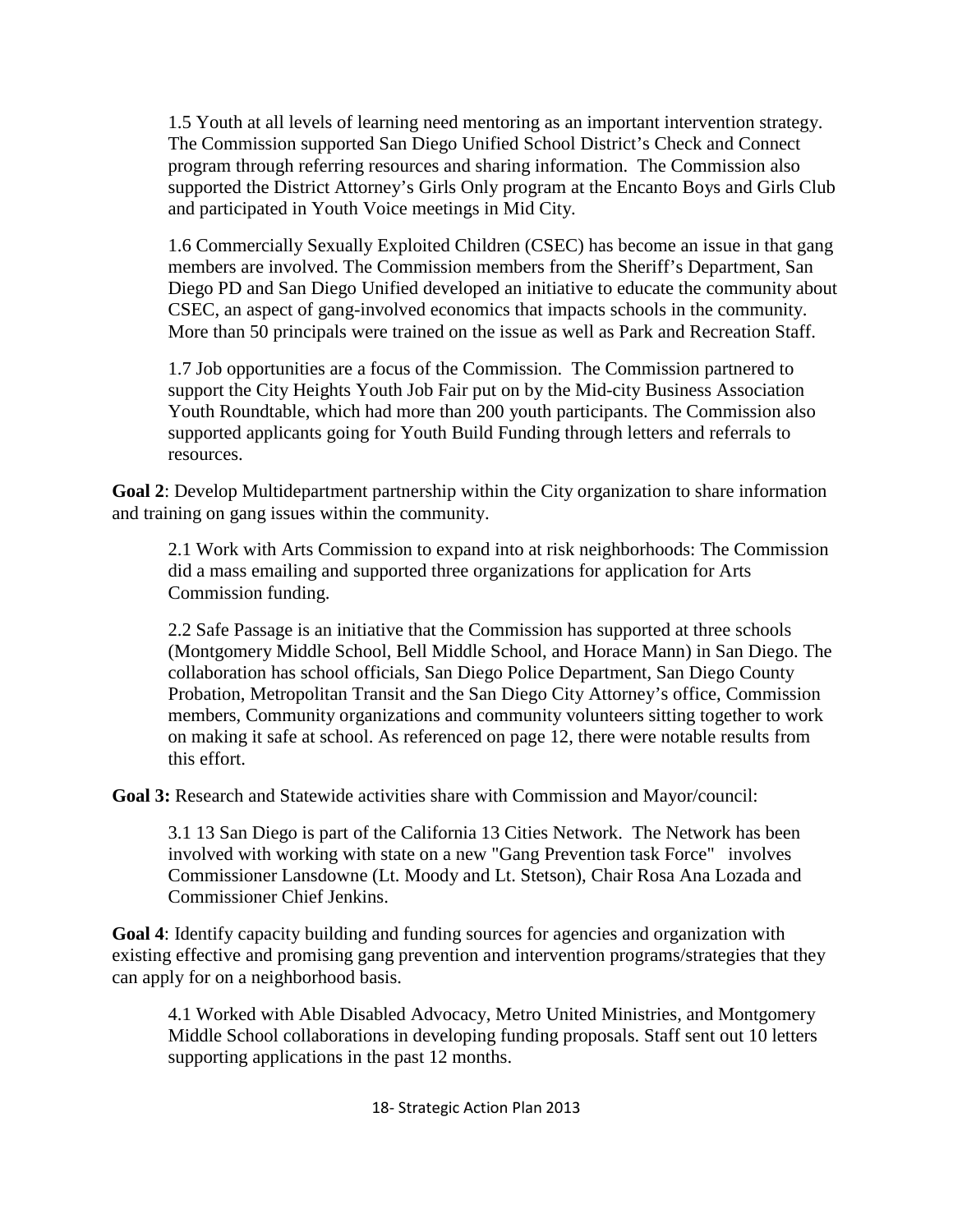**Goal 5:** Make policy recommendations to the Mayor and City Council on issues of gang prevention, intervention, diversion and suppression methods; identify local, state and federal funding sources, and identify best practice efforts.

5.1 The Commission is working on a report identifying local best practice efforts.

5.2 Working with the 13 Cities Network, the Commission has contributed information CDCR (California Department of Corrections and Rehabilitation) which will be managing the California Gang Resistance Intervention Program.

**Goal 6**: Develop a sustainable funding strategy for the Strategic Action Plan.

6.1 Community collaborations need support and application assistance along with organizational outreach. The Commission routinely sends out request for proposals from the Federal and State agencies. The Commission also works with community organizations who wish to apply for Community Development Block Grant Funds.